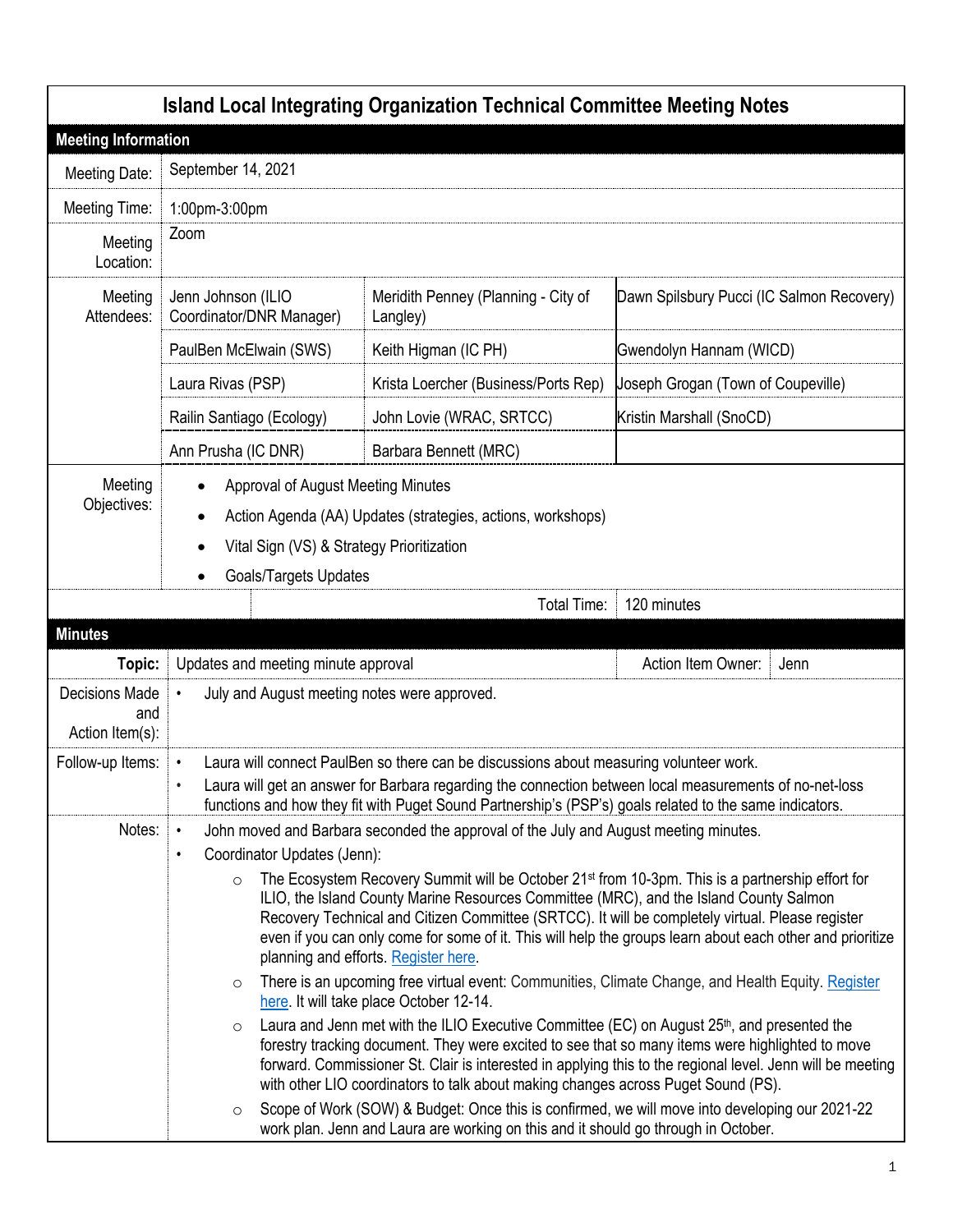|                                                 | Conservation Standards Workshops & Miradi Updates: This will build on our discussions today and<br>$\circ$<br>over the next month or so.                                                                                                                                                                                                                                                                                                                                                                                                                                                                                                                                                                                                                                                                                                                                                                                                                                                                                                                                                                                                                                                                                                                                                                                                                                                                                                                                                                                                                                                                                                                                                                                                                                                                                                                                                                                                                                                                                                                                                                                                                                                                                                                                                                                                                                                                                                                                                                                                                                                                                                                                                                                                                                                                                                                                                                                                                                                                                                                                                                                                                                                                                                                                                                                                                                            |
|-------------------------------------------------|-------------------------------------------------------------------------------------------------------------------------------------------------------------------------------------------------------------------------------------------------------------------------------------------------------------------------------------------------------------------------------------------------------------------------------------------------------------------------------------------------------------------------------------------------------------------------------------------------------------------------------------------------------------------------------------------------------------------------------------------------------------------------------------------------------------------------------------------------------------------------------------------------------------------------------------------------------------------------------------------------------------------------------------------------------------------------------------------------------------------------------------------------------------------------------------------------------------------------------------------------------------------------------------------------------------------------------------------------------------------------------------------------------------------------------------------------------------------------------------------------------------------------------------------------------------------------------------------------------------------------------------------------------------------------------------------------------------------------------------------------------------------------------------------------------------------------------------------------------------------------------------------------------------------------------------------------------------------------------------------------------------------------------------------------------------------------------------------------------------------------------------------------------------------------------------------------------------------------------------------------------------------------------------------------------------------------------------------------------------------------------------------------------------------------------------------------------------------------------------------------------------------------------------------------------------------------------------------------------------------------------------------------------------------------------------------------------------------------------------------------------------------------------------------------------------------------------------------------------------------------------------------------------------------------------------------------------------------------------------------------------------------------------------------------------------------------------------------------------------------------------------------------------------------------------------------------------------------------------------------------------------------------------------------------------------------------------------------------------------------------------------|
|                                                 | Mission & Vision: This will be on the agenda for approval at the November EC meeting.<br>$\circ$                                                                                                                                                                                                                                                                                                                                                                                                                                                                                                                                                                                                                                                                                                                                                                                                                                                                                                                                                                                                                                                                                                                                                                                                                                                                                                                                                                                                                                                                                                                                                                                                                                                                                                                                                                                                                                                                                                                                                                                                                                                                                                                                                                                                                                                                                                                                                                                                                                                                                                                                                                                                                                                                                                                                                                                                                                                                                                                                                                                                                                                                                                                                                                                                                                                                                    |
|                                                 | Salmon Recovery update: Ground was broken for the Crescent Creek restoration project. This project is on the<br>Navy base, and reconnects a stream to its floodplain.                                                                                                                                                                                                                                                                                                                                                                                                                                                                                                                                                                                                                                                                                                                                                                                                                                                                                                                                                                                                                                                                                                                                                                                                                                                                                                                                                                                                                                                                                                                                                                                                                                                                                                                                                                                                                                                                                                                                                                                                                                                                                                                                                                                                                                                                                                                                                                                                                                                                                                                                                                                                                                                                                                                                                                                                                                                                                                                                                                                                                                                                                                                                                                                                               |
|                                                 | PSP updates (Laura):<br>$\bullet$                                                                                                                                                                                                                                                                                                                                                                                                                                                                                                                                                                                                                                                                                                                                                                                                                                                                                                                                                                                                                                                                                                                                                                                                                                                                                                                                                                                                                                                                                                                                                                                                                                                                                                                                                                                                                                                                                                                                                                                                                                                                                                                                                                                                                                                                                                                                                                                                                                                                                                                                                                                                                                                                                                                                                                                                                                                                                                                                                                                                                                                                                                                                                                                                                                                                                                                                                   |
|                                                 | Greene Economics, Inc. updated 3 Economic Vitality Vital Sign Indicators: Natural resource industry out-<br>$\circ$<br>put, Employment in natural resource industries, and Percent of employment in natural resource industries.<br>Between 2005 and 2018, the combined value of natural resource industry products (prices paid to produc-<br>ers for unprocessed timber, fish, shellfish, crops and livestock) averaged about \$1.7B annually, with mixed<br>trends across the industries and Gross Domestic Product (GDP) from PS tourism and recreation has<br>shown a significant upward trend, reaching an estimated \$5.3B in 2018! Combined employment in natural<br>resource-driven industries has trended upward with aquaculture, agriculture, and recreation and tourism<br>increasing while fishing and timber extraction industries have experienced periods of decline.<br>Washington State Department of Fish and Wildlife (WDFW) has updated 2 indicators for the Shoreline Ar-<br>$\circ$<br>moring (Beaches and Marine Vegetation) VS: net change in permitted shoreline armor and use of soft<br>shore techniques. The 2020 recovery target for permitted shoreline armor was met! Cumulatively from<br>2011 to 2020, WDFW allowed the removal of 4.85 miles of armor under Hydraulics Permit Approvals<br>(HPAs) and permitted 4.71 total miles of new armor construction. Over those ten years, there was a net<br>removal of 0.3 miles of armor, thereby meeting the target. Shoreline armor like seawalls is the most com-<br>mon type of modification to our shores and blankets 29% of PS's shorelines. Public awareness of more<br>environmental-friendly techniques such as anchoring logs is increasing; however, most replacement pro-<br>jects and many new armor projects continue to use conventional structures. Learn more about projects<br>that make soft shorelines here. Conversations continue about how to improve this indicator to better reflect<br>the reality of armoring on the shoreline and conversations are continuing regarding how to improve shore-<br>line permitting compliance.<br>Oregon State University (OSU) has updated 9 Human Wellbeing (HWB) VSs: locally harvestable foods,<br>$\circ$<br>nature-based recreation, nature-based work, participation in cultural practices, environmental governance,<br>overall life satisfaction, psychological wellbeing, sense of place, and engagement in stewardship activities.<br>Survey data were first collected in 2018 and again in 2020. Little change was detected between the two<br>years. PS residents have a strong sense of place. PS residents on average participate in stewardship ac-<br>tivities occasionally (once a month). Over half of PS residents harvest local plants, berries, or mushrooms<br>at least one time per season. Read the 2020 Vital Signs Survey Summary report for more information!<br>Near Term Action (NTA) managers were asked to report on NTA progress to Puget Sound Info by<br>$\bigcirc$<br>Wednesday, September 15. They should submit updates, even if there has been no progress since the<br>last report. Also, if they miss the deadline, no need to wait until the next one to submit a progress update.<br>Although the National Estuary Program (NEP) is a critical source of funding, we are interested to hear of |
|                                                 | progress driven by other sources as well. At a minimum, NTA managers should confirm basic status and<br>funding information about their NTA(s). In most cases we expect it to take less than 10 minutes to review                                                                                                                                                                                                                                                                                                                                                                                                                                                                                                                                                                                                                                                                                                                                                                                                                                                                                                                                                                                                                                                                                                                                                                                                                                                                                                                                                                                                                                                                                                                                                                                                                                                                                                                                                                                                                                                                                                                                                                                                                                                                                                                                                                                                                                                                                                                                                                                                                                                                                                                                                                                                                                                                                                                                                                                                                                                                                                                                                                                                                                                                                                                                                                   |
|                                                 | and submit an update.<br>On September 1, the PSP Leadership Council (LC) approved the list of 26 strategies for the 2022-2026<br>$\circ$<br>AA. We are now moving in to the next phase to develop actions for the AA. The development process will<br>include topical workshops for action development in November and December. These are key opportuni-<br>ties to local input to action development. Please stay tuned for more information regarding dates and de-<br>tails.                                                                                                                                                                                                                                                                                                                                                                                                                                                                                                                                                                                                                                                                                                                                                                                                                                                                                                                                                                                                                                                                                                                                                                                                                                                                                                                                                                                                                                                                                                                                                                                                                                                                                                                                                                                                                                                                                                                                                                                                                                                                                                                                                                                                                                                                                                                                                                                                                                                                                                                                                                                                                                                                                                                                                                                                                                                                                                    |
| Topic:                                          | Action Item Owner:<br>Jenn<br>Action Agenda Updates (strategies, actions, workshops)                                                                                                                                                                                                                                                                                                                                                                                                                                                                                                                                                                                                                                                                                                                                                                                                                                                                                                                                                                                                                                                                                                                                                                                                                                                                                                                                                                                                                                                                                                                                                                                                                                                                                                                                                                                                                                                                                                                                                                                                                                                                                                                                                                                                                                                                                                                                                                                                                                                                                                                                                                                                                                                                                                                                                                                                                                                                                                                                                                                                                                                                                                                                                                                                                                                                                                |
| <b>Decisions Made</b><br>and<br>Action Item(s): |                                                                                                                                                                                                                                                                                                                                                                                                                                                                                                                                                                                                                                                                                                                                                                                                                                                                                                                                                                                                                                                                                                                                                                                                                                                                                                                                                                                                                                                                                                                                                                                                                                                                                                                                                                                                                                                                                                                                                                                                                                                                                                                                                                                                                                                                                                                                                                                                                                                                                                                                                                                                                                                                                                                                                                                                                                                                                                                                                                                                                                                                                                                                                                                                                                                                                                                                                                                     |
| Follow-up Items:                                | Jenn will share details about upcoming workshops regarding the 6 topics from PSP when more information is<br>$\bullet$<br>available.                                                                                                                                                                                                                                                                                                                                                                                                                                                                                                                                                                                                                                                                                                                                                                                                                                                                                                                                                                                                                                                                                                                                                                                                                                                                                                                                                                                                                                                                                                                                                                                                                                                                                                                                                                                                                                                                                                                                                                                                                                                                                                                                                                                                                                                                                                                                                                                                                                                                                                                                                                                                                                                                                                                                                                                                                                                                                                                                                                                                                                                                                                                                                                                                                                                |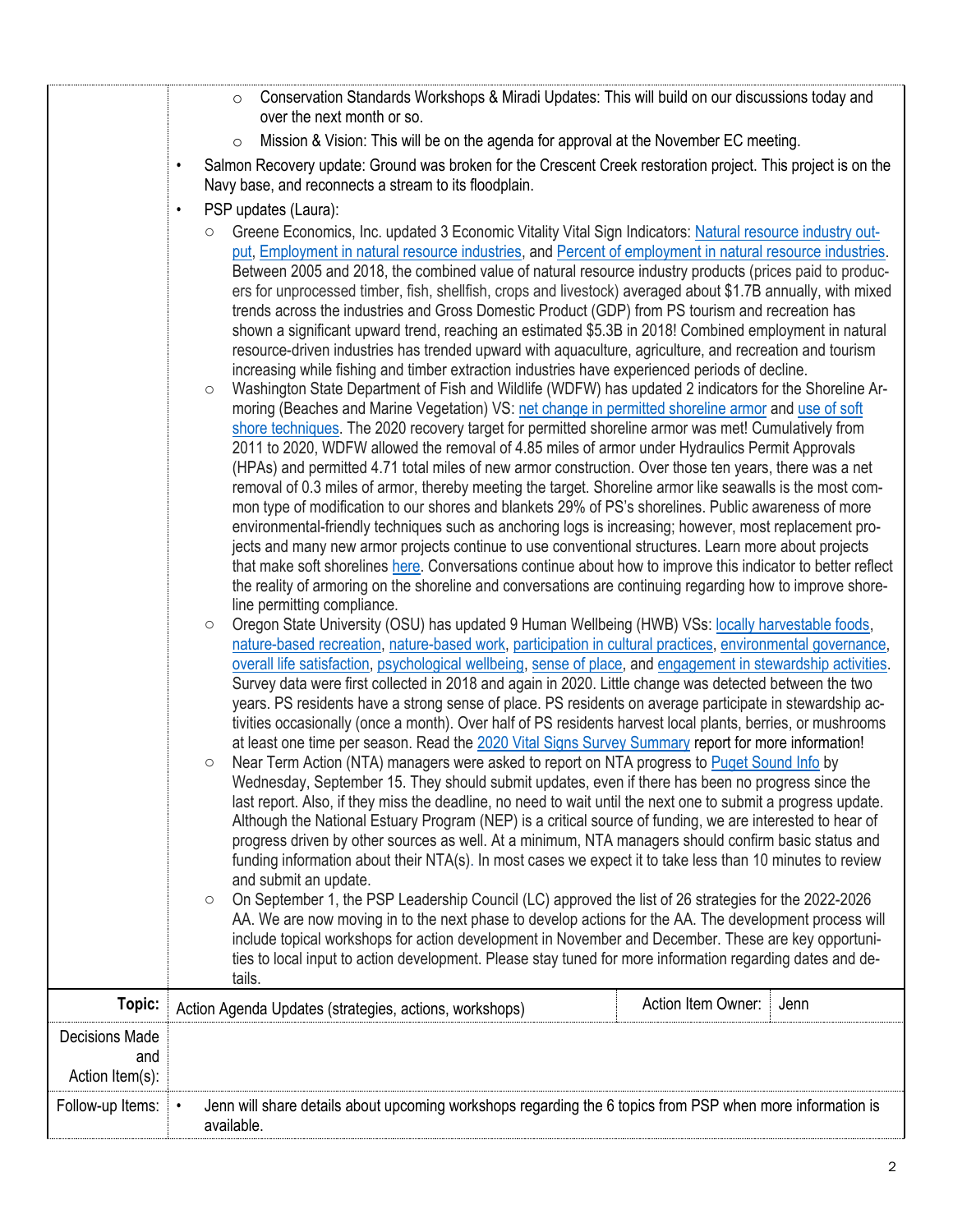| Notes:                                   | Our three agenda items all play into each other as we work to update our Ecosystem Recovery Plan (ERP) with<br>$\bullet$<br>the new AA for 2022-2026. Phase Three, strategy approval, has been completed. In Phase Four, the strategies<br>will be used to determine what actions need to be taken to reach goals.                                                                                                                                                                                                                                                                                                                                                                                                                                                                                                                        |                    |      |
|------------------------------------------|-------------------------------------------------------------------------------------------------------------------------------------------------------------------------------------------------------------------------------------------------------------------------------------------------------------------------------------------------------------------------------------------------------------------------------------------------------------------------------------------------------------------------------------------------------------------------------------------------------------------------------------------------------------------------------------------------------------------------------------------------------------------------------------------------------------------------------------------|--------------------|------|
|                                          | The big takeaway from the changes are that PSP is looking to move away from NTAs and specific<br>$\bullet$<br>projects to big areas/topics that need change at the regional level. There are still some discussions<br>around incorporating local specificity into strategies and actions.                                                                                                                                                                                                                                                                                                                                                                                                                                                                                                                                                |                    |      |
|                                          | The PSP has officially approved the new lists of VS and strategies for the new AA.<br>$\bullet$                                                                                                                                                                                                                                                                                                                                                                                                                                                                                                                                                                                                                                                                                                                                           |                    |      |
|                                          | As we work to update our current ERP (2017) to align with the new AA, we want to get input and start to<br>$\bullet$<br>prioritize the VS and find strategies we think are most important for Island County (IC).                                                                                                                                                                                                                                                                                                                                                                                                                                                                                                                                                                                                                         |                    |      |
|                                          | With the list of 26 strategies, we can focus on what is most important to us, and Jenn can bring that into<br>$\bullet$<br>discussions with other LIO coordinators. With the list paring down from 150 strategies to 26, we are shifting<br>from NTAs to a broader picture to reach our goals without local specificity. We need to determine how this<br>plays into our work, since we are local organizations and have local input as it trickles up to regional<br>discussion.                                                                                                                                                                                                                                                                                                                                                         |                    |      |
|                                          | Strategic Initiative Leads (SILs) are encouraged and directed to fund the AA. However, because something is<br>$\bullet$<br>in the AA does not mean that it was funded by SILs. For the AA development process, PSP will be asking LIO<br>Coordinators to first contribute about strategies in the area based on their plans. They will be holding<br>workshops in November and December and inviting committee members to participate in AA development.<br>There will be 2 workshops per topic, with 6 topics. PSP is not asking anyone to participate in all 12 workshops,<br>unless you want to. We have already prioritized out of 150 strategies, and the hope is that we participate in the<br>ones that we have identified as important to us. Actions are going to be at a higher level than NTAs, but lower<br>than Strategies. |                    |      |
|                                          | For next steps, the six topics are supposed to be finalized before the end of the month. Jenn will bring them to<br>$\bullet$<br>us when they are ready. We will decide what is most important to us to have input about and where this applies<br>at the local level.                                                                                                                                                                                                                                                                                                                                                                                                                                                                                                                                                                    |                    |      |
|                                          |                                                                                                                                                                                                                                                                                                                                                                                                                                                                                                                                                                                                                                                                                                                                                                                                                                           |                    |      |
|                                          |                                                                                                                                                                                                                                                                                                                                                                                                                                                                                                                                                                                                                                                                                                                                                                                                                                           |                    |      |
| Topic:                                   | Vital Sign & Strategy Prioritization                                                                                                                                                                                                                                                                                                                                                                                                                                                                                                                                                                                                                                                                                                                                                                                                      | Action Item Owner: | Jenn |
| Decisions Made<br>and<br>Action Item(s): |                                                                                                                                                                                                                                                                                                                                                                                                                                                                                                                                                                                                                                                                                                                                                                                                                                           |                    |      |
| Follow-up Items:                         | Jenn will distribute the updated document to the group.<br>Jenn will reach out to San Juan MRC regarding their oil spill results chains.<br>$\bullet$                                                                                                                                                                                                                                                                                                                                                                                                                                                                                                                                                                                                                                                                                     |                    |      |
| Notes:                                   | The group dialed in to what is important for IC. This will be a continuing discussion. Jenn gave an overview of<br>$\bullet$<br>what Priorities and VS were chosen previously and shared the Prioritize - VS Strategies document. She gave<br>an overview of the steps that have occurred:<br><b>Vital Signs</b><br>$\bullet$<br>New VS were approved in 2020. ILIO choose 7 ecosystem components to focus on (out of 13                                                                                                                                                                                                                                                                                                                                                                                                                  |                    |      |
|                                          | in the 2022-2026 AA). There are also now 10 HWB components.<br>There were no comments regarding ecosystem services.<br>٠                                                                                                                                                                                                                                                                                                                                                                                                                                                                                                                                                                                                                                                                                                                  |                    |      |
|                                          | HWB:<br>٠<br>There was discussion about the difference between Good Governance and Sound<br>$\bullet$<br>Stewardship. Sound Stewardship focuses on personal behavior, and Good<br>Governance involves the feelings of efficacy in policy around natural resources.                                                                                                                                                                                                                                                                                                                                                                                                                                                                                                                                                                        |                    |      |
|                                          | Local foods does not need to be shellfish related. The Shellfish Beds VS focuses on<br>goals and targets for sewage systems.<br>We have an under-acknowledged foundation of Sense of Place and Sound                                                                                                                                                                                                                                                                                                                                                                                                                                                                                                                                                                                                                                      |                    |      |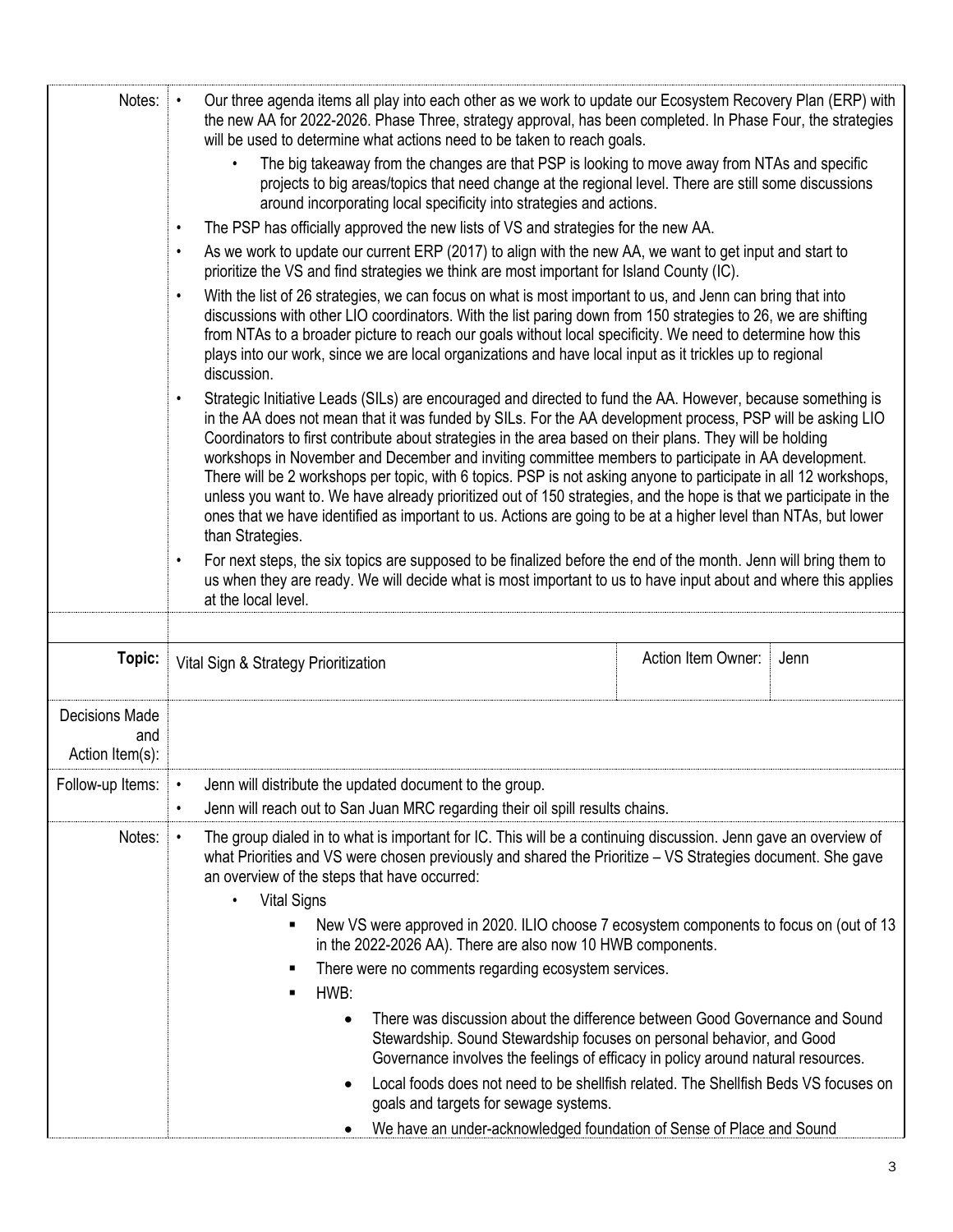|    | Stewardship. If we get right vocabulary, we can recognize and measure them.                                                                                                                                                                                                                                                                                        |
|----|--------------------------------------------------------------------------------------------------------------------------------------------------------------------------------------------------------------------------------------------------------------------------------------------------------------------------------------------------------------------|
|    | We are looking to combine actions to see how it all ties together.                                                                                                                                                                                                                                                                                                 |
|    | Strategies                                                                                                                                                                                                                                                                                                                                                         |
|    | Jenn reviewed the strategies, and asked the group about current gaps/barriers that we need<br>to address.                                                                                                                                                                                                                                                          |
|    | The strategies and actions comprising the ERP are designed to improve or protect the health<br>٠<br>of components either through restoration strategies or protection/mitigation strategies that<br>reduce pressures on the ecosystem.                                                                                                                             |
|    | The new list went from 151 to 26 strategies. Of the 26 we selected, Jenn wanted to get initial<br>٠<br>thoughts/insights for which ones we think we can have a role in, and which ones are beyond<br>our scope.                                                                                                                                                    |
|    | We will rank these at an upcoming meeting.                                                                                                                                                                                                                                                                                                                         |
|    | The group then shared their thoughts about the 26 strategies (1-26 below):                                                                                                                                                                                                                                                                                         |
| 1) | There was discussion about the applicability of this to our largely rural county. Housing is a huge issue, as is<br>incorporating planned development. The Growth Management Act (GMA) does apply to IC and the county is<br>required to plan for growth within urban areas. We should include having a baseline to show progress on<br>private/public shorelines. |
|    | Updated wording: Advance smart development and protect intact habitats and processes by<br>а.<br>channeling population growth into attractive, transit-oriented urban centers with easy access to natural<br>spaces ("planned development" – continue efforts to encourage growth and development in<br>urban/rural areas of more intensive development).          |
| 2) | Updated wording: Reduce pressure for land conversion by supporting the long-term viability and sustainability<br>of agricultural lands and working forests through climate resilience and integrated management planning,<br>improved incentives, and improved land use regulations.                                                                               |
| 3) | Updated wording: Protect and restore marine shorelines by improving compliance, incentives, and strategic<br>planning rooted in an understanding (education) of coastal processes.                                                                                                                                                                                 |
| 4) | This topic is challenging because we do not have well established riparian corridors that legislation is aimed<br>towards. Recent changes to the Clean Water Act (CWA) could cover more water in IC.                                                                                                                                                               |
|    | Updated wording: Protect and restore floodplains and estuaries (including associated<br>a.<br>marine/freshwater riparian habitats) by advancing integrated management planning, policies and<br>regulations and accelerating implementation of reach-scale plans.                                                                                                  |
| 5) | There was discussion about the scale of our projects and focus, and working at the watershed level versus the<br>components within the watershed.                                                                                                                                                                                                                  |
|    | Updated wording: Protect and restore floodplains and estuaries (including associated<br>a.<br>marine/freshwater riparian habitats) by advancing integrated management planning, policies and<br>regulations and accelerating implementation of reach-scale plans.                                                                                                  |
| 6) | Keep as is.                                                                                                                                                                                                                                                                                                                                                        |
| 7) | There was discussion about the intersection of water availability with so many other subjects, including<br>interferences with septic systems, sea water intrusion, and climate change.                                                                                                                                                                            |
| 8) | There was discussion about whether or not this applied to our scope, which focuses on local issues.                                                                                                                                                                                                                                                                |
| 9) | Updated wording: Address cumulative water pollution impacts on Puget Sound through water quality-based<br>effluent plans, PIC (pollution identification and correction) programs, and other mechanisms.                                                                                                                                                            |
|    | 10) The group decided to put this on the drift cell scale. Low impact development plays a role.                                                                                                                                                                                                                                                                    |
|    | 11) Keep as is.                                                                                                                                                                                                                                                                                                                                                    |
|    | 12) We could combine this with stormwater. Non point pollutants should be addressed regardless of their source.<br>We can potentially combine this with stormwater.                                                                                                                                                                                                |
|    | Updated wording: Reduce and prevent non-point source pollutants by improving outreach and<br>a.<br>incentive programs and ensuring compliance with policies.                                                                                                                                                                                                       |